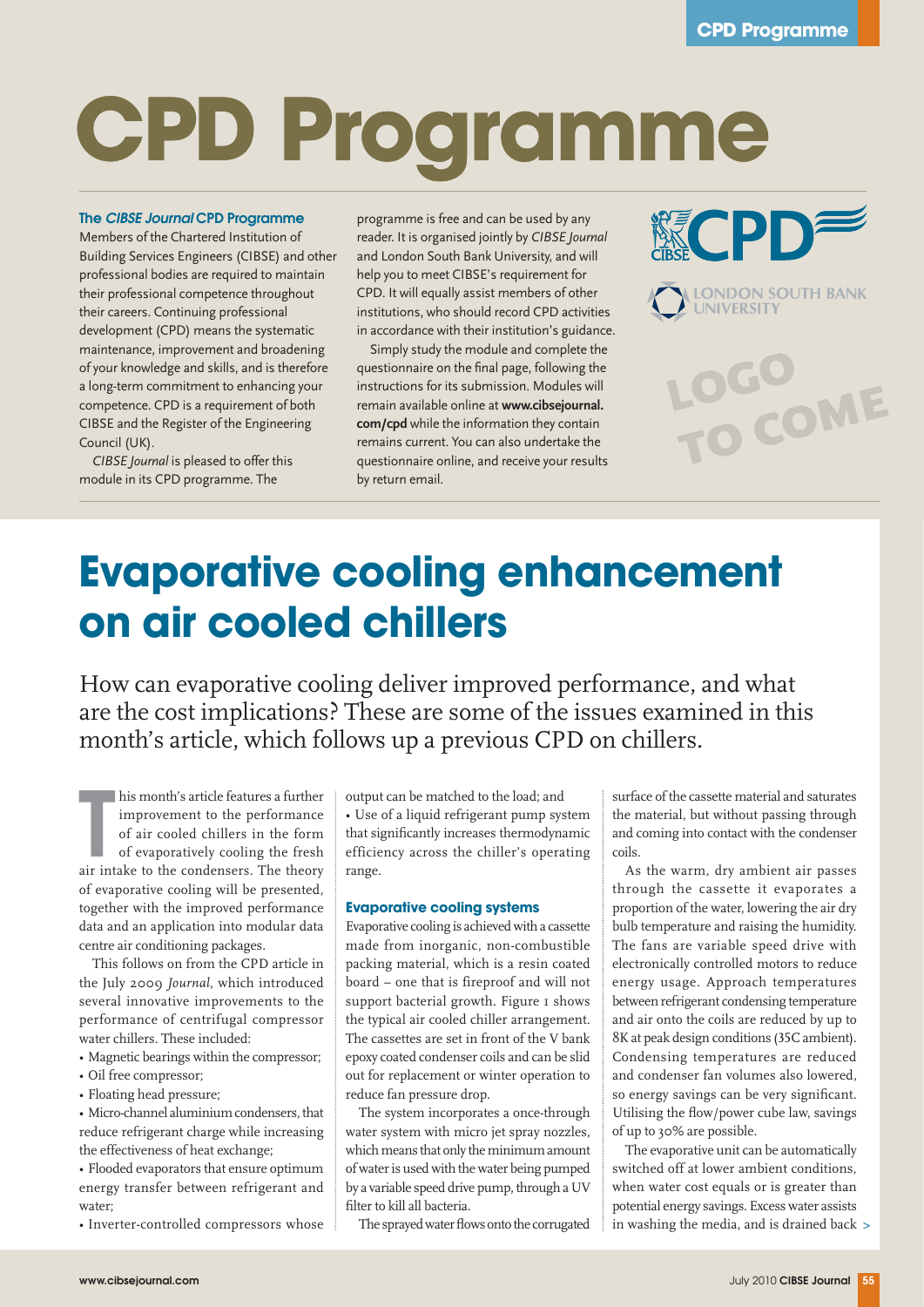from the cassettes. It also allows the use of > water straight from the tap with no need for water treatment (i.e. demineralisation plants). Minerals and pollutants stay behind in the cassette material to be washed away with the discharge water, keeping the total humidification process pure.

Figure 2<sup>[1]</sup> shows air passing through a water spray chamber, which could also be the corrugated packing medium saturated and sprayed from the micro jet nozzles in our application. Text books refer to air passing over or through a wetted surface.

#### **The theory of evaporative cooling**

This process results in heat and mass transfer and can be represented by the 'straight line law'. This law states that when air is transferring heat and mass (water) to or from a wetted surface, the condition of the air at point A, shown on the psychrometric chart, drives towards the saturation line at the temperature of the wetted surface. The condition of the air leaving the spray chamber or wetted surface at point B has dropped in dry bulb temperature and increased in humidity or moisture content. The straight line law states that point B lies on a straight line drawn between point A and the saturation curve at the wetted surface temperature at point C. The warm air at point A dry bulb temperature drops when in contact with the water at temperature tC. This application of heat and mass transfer is one of the most complex encountered in heat exchange theory, but this article will consider the underlying application of the basic principles. Further reading on this is given at the end of the article.

i.e.  $(g_B - g_A)h_{fg} = C_{pair}(t_A - t_B)$ The theoretical process line follows the

The process that is taking place is known as *adiabatic saturation* and as such occurs without any external exchange of heat into or out of the system. Air at the start of the process is at a dry bulb temperature tA and moisture content gA and as it passes through the saturated cassette, water is evaporated from the surface of the cassette material so that the air leaving the cassette and entering the condenser coil, in our case, has a dry bulb temperature tB and moisture content gB. For water to evaporate, heat must be supplied and, in an adiabatic process, this heat can only come from the air itself. The latent heat of evaporation gained by the air must equal the sensible heat loss by the air, which means there will be a drop in air dry bulb temperature to compensate for the increase in moisture content:

true. The more humid, and hence the higher the wet bulb temperature of, the ambient air, the less dry bulb reduction will occur. • **Cassette contact factor:** Looking at the psychrometric chart, if the saturation were 100%, the air entering the condenser coil would have a dry bulb temperature equal to the wet bulb temperature.

In reality the efficiency, or contact factor

will be 85% to 90% so the dry bulb temperature of the air leaving the cassette will practically 'approach' but not get as low as the wet bulb temperature.

#### **Enhanced performance data**

Figures 3 and 4 illustrate operating efficiencies in terms of the EER(Energy Efficiency Ratio) and Energy costs between the new centrifugal

adiabatic saturation temperature (which may be assumed to follow the wet bulb temperature lines that are printed on the psychrometric chart). But a close approximation, which usually assists psychrometric calculations, is to consider the process as a constant enthalpy one.

The main factors that affect the performance of the cassette in reducing the ambient dry bulb temperature entering the condenser coil are:

• **Ambient air wet bulb temperature:** At summer ambient conditions of say 30C dry bulb, 20C wet bulb, air leaves the cassette and enters the condenser coil at approximately 23C. The lower the actual ambient wet bulb, the more the potential for the dry bulb to be reduced, but of course, the opposite is also

air cooled chiller with evaporative cooling and a typical air cooled screw chiller. Data from a 500kW air cooled centrifugal chiller with evaporative cooling indicate a 26kW saving in power consumption compared to the same chiller without the evaporative cooling, and a saving of 52kW over a screw compressor chiller. There is a requirement for between 360 and 490 l/h of make up water for the evaporative cooling system.

The overall annual running cost for the enhanced chiller is £16,000, a reduction of  $f3,200$  over the non enhanced centrifugal chiller and a reduction of  $f10,600$  over a screw compressor chiller.

#### **Application to data centre air conditioning**



**Figure 2: Psychrometric chart for evaporative cooling process**

Data centres are an application of building services where it is being proposed that the whole project be built from premanufactured, pre-assembled components (in fact, not just the services, but the complete building). Known as ITPACs (IT pre-assembled components) the modules are not containers in the traditional sense, but are pre-configured, manufactured components, pre-assembled and delivered to any site around the world. As part of this scheme, modular cooling plant in 300kW packages is being developed and produced.

The air cooled chiller section can include the evaporative cooling cassettes for improved performance. Conditioned air is ducted from the air handling unit section to discharge under-floor in the data centre sections and ducted from high level back to the air handling unit/fresh air intake. Further enhancements to the air handling package include an adiabatic heat exchange unit in the return air section, with sensible heat transfer to the fresh air supply providing initially free cooling from the outside ambient, then adiabatic cooling, then liquid pressure amplification(LPA) free cooling and finally mechanical cooling from the centrifugal compressor.

© Terry Welch, Steve Chaplin

#### **References:**

- 1. *Air Conditioning Systems Design, Commissioning and Maintenance*, Legg RC, Batsford, 1991
- 2. *Refrigeration and Air Conditioning*, McGraw Hill, Stoecker and Jones
- 3. Geoclima: Evaporative systems
- 4. Geoclima: Turbomiser performance data
- 5. DataCentreDynamics *Focus*, April/May 2010 'The new future of data centres'

**Turbocompressor vs screw compressor in air cooled chillers application (ESEER Comparison)**



**Figure 3: Efficiency comparison between turbo and screw compressor**



**Figure 1: Typical air cooled chiller arrangement**